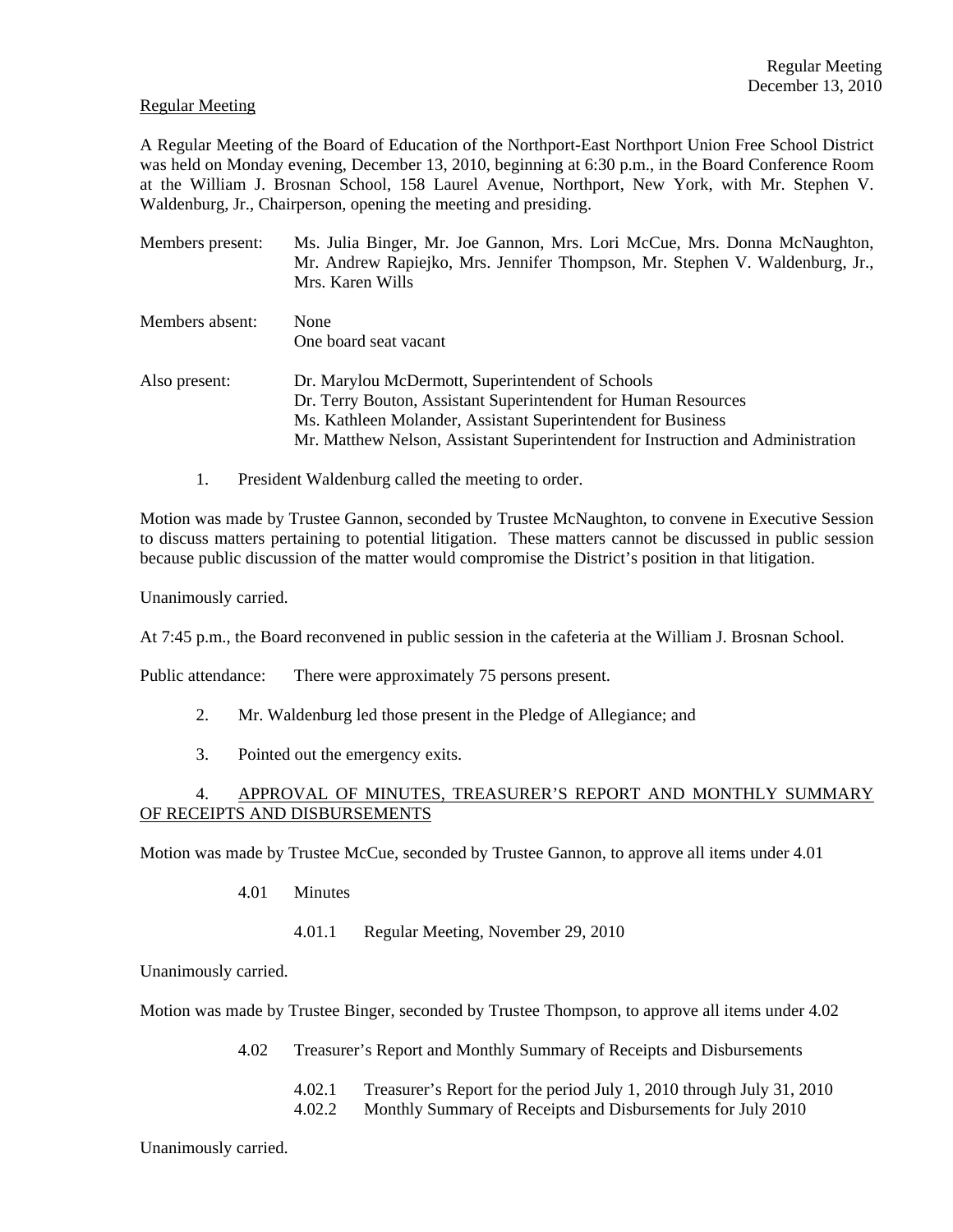### 5. SPECIAL REPORTS/ANNOUNCEMENTS FROM THE SUPERINTENDENT

### 5.01 Accomplishments of Staff and Students

 5.01.1 Mr. Andrew Manzo, District Chairperson of Social Studies K-12, introduced Chirag Munim, Social Studies Department Student of the Month. Mr. Manzo stated that Chirag has taken both Advanced Placement and IB classes in social studies and is one of a select few students who is both an Academy of Finance and IB Diploma candidate. In addition to his academic success, Chirag participates in an abundance of community and extracurricular activities including Students for 60,000, varsity track and tennis, DECA, Business Honor Society and Law Club. Mr. Manzo noted that Chirag was an Annenberg Foundation scholarship recipient, enabling him to travel to Washington D.C. and meet with three Supreme Court Justices. Mr. Manzo stated that in college Chirag plans to dual major in pre-med and economics and has applied "early decision" to the University of Pennsylvania and is also interested in Cornell, Johns Hopkins and the University of Michigan.

President Waldenburg and Superintendent McDermott congratulated Chirag on his fine accomplishments and presented him with a commendation from the Board.

 5.01.2 Mr. Andrew Manzo introduced the following winners of Northport Historical Society's "Once Upon a Time in Northport" Contest: (Elementary) Gregory Dilimetin, D.J. Myers, Sean O'Malley, Emily Serrao; (Middle School) Elizabeth Carr, Nicholas Medaglia, Taylor Pearl, Victoria Porter

 5.01.3 Mr. Andrew Manzo introduced the following New York State Archives Award Recipients: Sophie Ambro, Ian Buitenkant, Elizabeth Carr, Gabriella Gucciardo, Delilah Hassan, Devin Navas, Jake Robinson and Nell Worden

 5.01.4 Mr. Andrew Manzo introduced students Timothy Foley and Youn-hee Chung whose political cartoons were published in the New York State Council for the Social Studies Newsletter

 5.01.5 Mr. Andrew Manzo announced the Boys/Girls State Leadership Program Award Recipients, sponsored by the Northport American Legion Post 694:

 Girls State Program: Erin O'Brien Boys State Program: Michael Dygulski, Samuel Kim, Kevin Ross, Paul Scancarelli, Luke Stypulkowski, Ryan Thorne

 5.02 Dr. McDermott, Superintendent of School, reviewed the 2010 New York State Report Card. Dr. McDermott stated that student performance in ELA, mathematics and science is determined using a Performance Index (PI) calculation. This calculation uses four levels of student achievements: Level  $1 =$  Below Standard, Level  $2 =$  Meets Basic Standard, Level  $3 =$  Meets Proficiency Standard, Level 4 = Exceeds Proficiency Standard. The 2008-2010 data for Grades 3-5 ELA, Grades 6-8 ELA, Grades 6-8 ELA, Grades 3-5 Mathematics, Grades 6-8 Mathematics, Grades 4 & 8 Science, Grades 5 & 8 Social Studies, Secondary Level ELA and Secondary level Mathematics was reviewed. The graduation rate for the 2003, 2004 and 2005 cohorts was noted to be above the expected state standard levels. The District's 2010-2011 Differentiated Accountability Statuses was in good standing at all levels.

There was discussion regarding differentiated instruction, change in the state proficiency standard, graduation rate, and NWEA assessments. Mr. Matthew Nelson, Assistant Superintendent for Instruction and Administration, stated that a NWEA presentation will be given to the Board in January.

5.03 Review of Instructional Initiatives in the following area: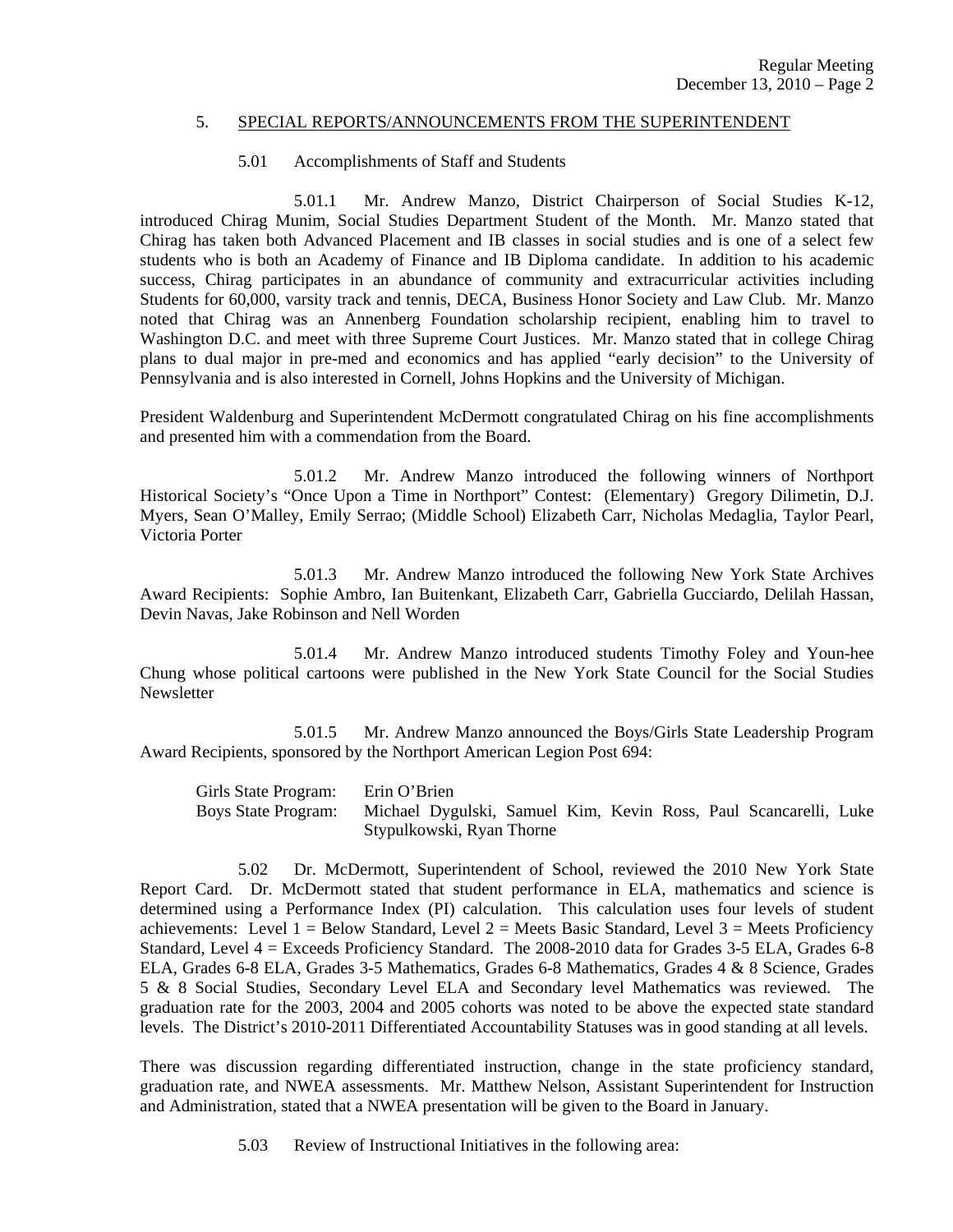### 5.03.1 Social Studies

Mr. Andrew Manzo stated that the 2010-2011 Social Studies Initiatives are to increase infusion of economics into K-12 curriculum with emphasis on financial literacy and curriculum development; develop use of data to inform instruction K-12 toward more targeted instruction and formative measures of student growth; continue professional development workshops focusing on integration of technology into lessons and student work; continue work on DBQ initiatives of 2009-10, focusing particularly on the transition years of grade 5-6 and grade 8-9; and review elementary scope and sequence to ensure consistency across the district and development of differentiated instruction within units. Mr. Manzo noted that teachers use interest inventories, skills assessments and test data to assist in planning for differentiation.

Mr. Manzo reviewed the Grade 5 and 8 Social Studies data, the 2004, 2005 and 2006 Cohort data in Global History and US History, and the AP and IB test data.

There was a brief discussion regarding the elimination of the grade 5 and 8 state standardized testing and the graduation requirements in social studies.

President Waldenburg thanked Mr. Manzo for his informative report.

 5.04 The President of the Board reviewed the upcoming Board of Education meetings of January  $10^{th}$ , January  $24^{th}$ , February  $7^{th}$  and February  $28^{th}$ .

### 6. COMMUNICATIONS

 6.01 Email from Ms. Denise Summers Mumm to Members of the Board, received November 29, 2010, re: Bill Gates article.

Ms. Jean Baron spoke on Ms. Mumm's behalf and asked the superintendent if she has heard anything from the convention held in November that Mr. Gates attended, and if there were any publications available.

Dr. McDermott stated that she would check if there were any publications and any overhaul would be a statewide effort. Dr. McDermott noted that the District has to plan according to what exists now.

#### 7. PUBLIC PARTICIPATION

 Name Comment Joe Sabia Asked if there was any new information regarding LIPA after the meeting with Resident the Town of Huntington

Trustee Gannon stated that the meeting was more of people stating their positions and that they will proceed into weekly strategic meetings. Mr. Gannon stated that the long term solution needs to be a political one and that LIPA is a public authority governed by a board appointed by the Governor.

President Waldenburg stated that the voice of the community needs to be heard and that the Board is looking out for the District's best interest.

Fred Trudwig Asked if there was any discussion on working with Port Jefferson Resident

Trustee Gannon stated that Port Jefferson was mentioned but the focus now is on the various entities in Huntington. Mr. Gannon noted that the school district does not have a standing in the tax certiorari.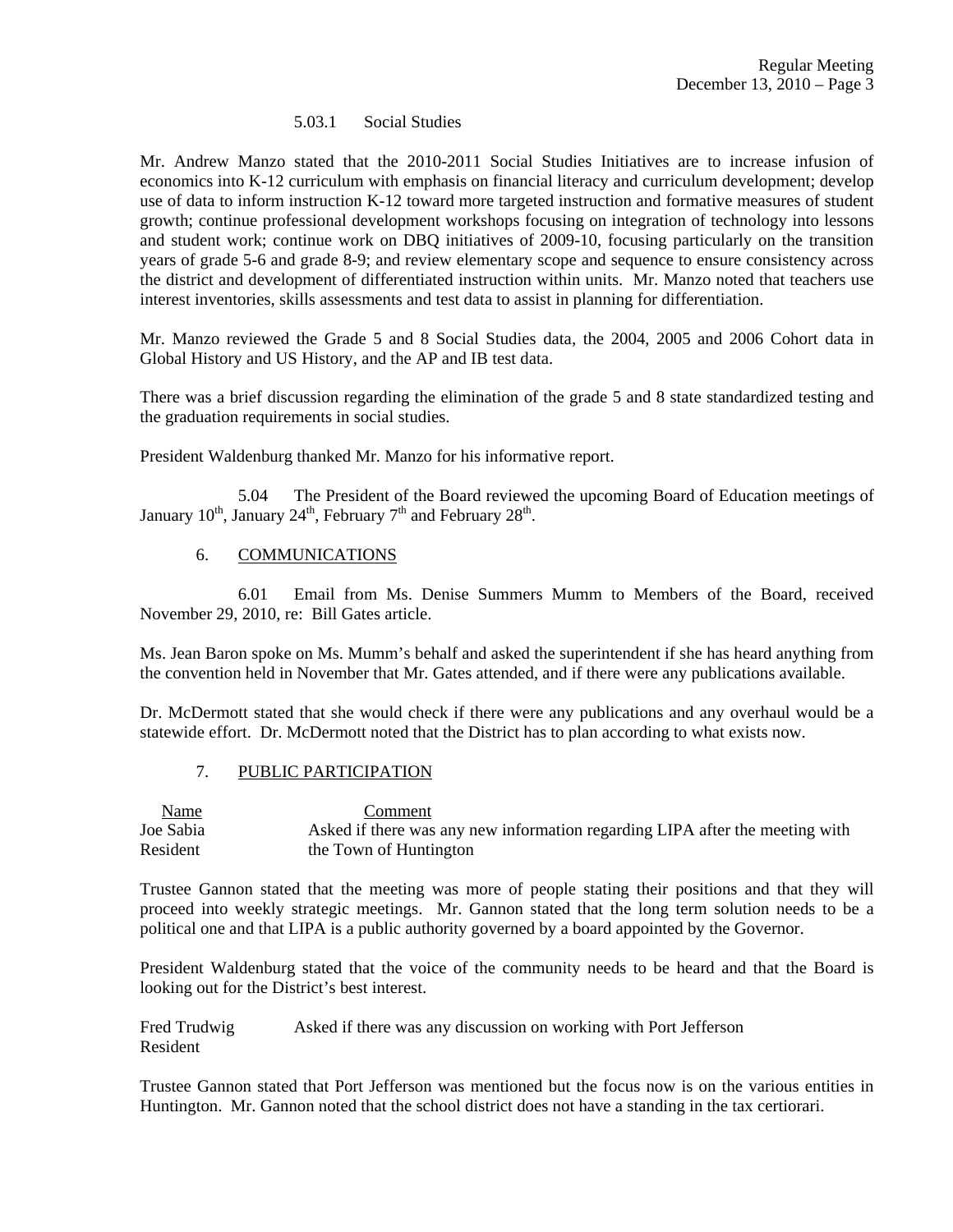| Dave Ambro          | Stated that the Town of Huntington does the assessments and collects the taxes and                                      |
|---------------------|-------------------------------------------------------------------------------------------------------------------------|
| <i>The Observer</i> | if the LIPA tax challenge is settled the money to be paid out would be the<br>responsibility of the Town of Huntington. |
|                     |                                                                                                                         |

Joe Stewart Stated that there should be language written into the teachers' contract that deals Resident with unforeseen fiscal challenges such as the LIPA assessment.

Trustee Gannon stated that the LIPA Act and agreements are available on LIPA's website and stated that a link could be put on the District's website to those documents.

- Jean Baron Stated that there are too many people losing homes to foreclosure and the District UTN-EN must look at many issues in the budget
- Dr. Nina Dorata Stated that the District should develop financial disaster plans and not wait until the Resident day comes when it's missing 20% of the budget, that the Our Schools published last month did not use actual data and it was missing that the District actual budget came in nearly \$10 million under, and that the budget status report data is five months old. Dr. Dorata also asked when the Board directed the internal auditors in what areas to scrutinize, if the Board approved the internal audit areas for fiscal 2010, and stated that she believes no direction was given by the Board. Dr. Dorata also stated that the Board should be held accountable for the inefficiency of the entire internal audit process.

Dr. McDermott stated that the administration has been working on the 2011-2012 budget since July, they are cognizant of the impact of the LIPA tax assessment, and they are planning for future needs in a fiscally responsible manner.

Trustee Gannon stated that the Board received the recommendations, reviewed the recommendations and did not act to change any risk areas.

Jean Baron Inquires about the number of graduate who received the IB Diploma and stated that UTN-EN the UTN-EN has an outstanding FOIL request and that is should be provided electronically.

Dr. Terry Bouton, Assistant Superintendent for Human Resources, stated that a response was sent to the FOIL request.

Mr. Matthew Nelson, Assistant Superintendent of Instruction and Administration, stated that there were twenty-six IB Diploma candidates and twenty-five received the diploma. There was a brief discussion regarding the IB program, increasing enrollment in the program, and the diverse programs and richness of opportunities offered at the high school. Dr. McDermott stated that the IB Diploma is highly recognized by many colleges and that it is the best college preparation program.

Motion was made by Trustee McCue, seconded by Trustee Binger, to approve all items under 8.01, including Supplemental 8.01.1 (Schedule A  $#11-14$ ), Supplemental 8.01.2 (Schedule B  $#11$ ), and excluding severed item 8.01.5 (Schedule L)

## 8. SUPERINTENDENT'S REPORT, GENERAL - FOR BOARD ACTION

 8.01 Personnel Schedules, each dated December 13, 2010, and each attached and made part of the official minutes:

8.01.1 Schedule A - Certified Staff (including Supplemental A #11-14)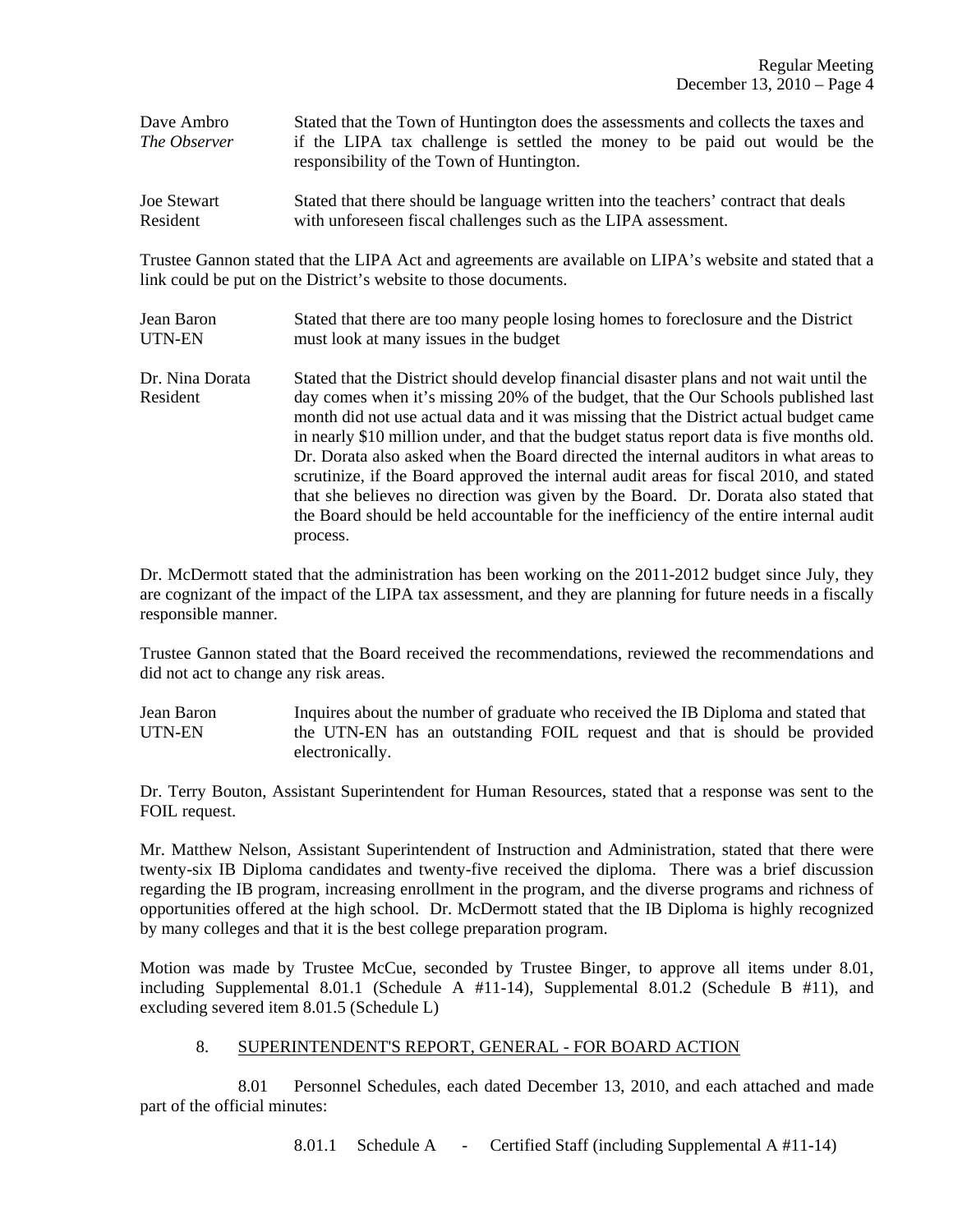|                               | 8.01.2 Schedule B - Non-Instructional Staff (including Supplemental B $\#11$ ) |
|-------------------------------|--------------------------------------------------------------------------------|
| 8.01.3 Schedule D - Extra Pav |                                                                                |
|                               | 8.01.4 Schedule J - Committee on Special Education                             |

Vote on Trustee McCue's motion to approve all items under 8.01, including Supplemental 8.01.1 (Schedule A #11-14), Supplemental 8.01.2 (Schedule B #11), and excluding severed item 8.01.5 (Schedule L) was unanimously carried.

Motion was made by Trustee McCue, seconded by Trustee McNaughton, to approve item 8.01.5 (Schedule L)

8.01.5 Schedule L - PDC UTN

Vote on Trustee McCue's motion to approve item 8.01.5 was as follows:

YES: Ms. Binger, Mr. Gannon, Mrs. McCue, Mrs. McNaughton, Mr. Rapiejko, Mrs. Thompson, Mr. Waldenburg ABSTAIN: Mrs. Wills

Motion passed.

Motion was made by Trustee McNaughton, seconded by Trustee Thompson, to approve all remaining items under 8. and 9.

8.02 Receiving for a first reading the following policies:

 8.02.1 Policy #2160 – *"School District Officer and Employee Code of Ethics"*  (replaces Policy #4001 "Code of Ethics for Board Members", #4116.24 "Personnel – Duties and Responsibilities", #1313 "Gifts to School Personnel", #4134.1 "Paid Tutoring by District Staff", and #8230 "Remuneration and Reimbursement)

Due to a question regarding wording in the policy regarding gift values, item 8.02.1 was tabled until further review by the Policy Committee.

 8.02.2 Policy #5300 – *"Public Conduct on School Property"* (replaces Policy #5145/4216.1 "Civil and Legal Rights and Responsibilities")

There was a long discussion regarding the policy prohibiting "wearing of materials on school grounds or at school functions that promote/advertise tobacco products and/or products containing alcohol."

Motion was made by Trustee McCue, seconded by Trustee Rapiejko, to call the question.

Vote on Trustee McCue's motion to call the question was as follows:

YES: None

NO: Ms. Binger, Mr. Gannon, Mrs. McCue, Mrs. McNaughton, Mr. Rapiejko, Mrs. Thompson, Mr. Waldenburg, Mrs. Wills

Motion failed.

8.02.3 Policy #5300.5 – *"Corporal Punishment"*

8.02.4 Policy #8635 – *"Information Security Breach and Notification"*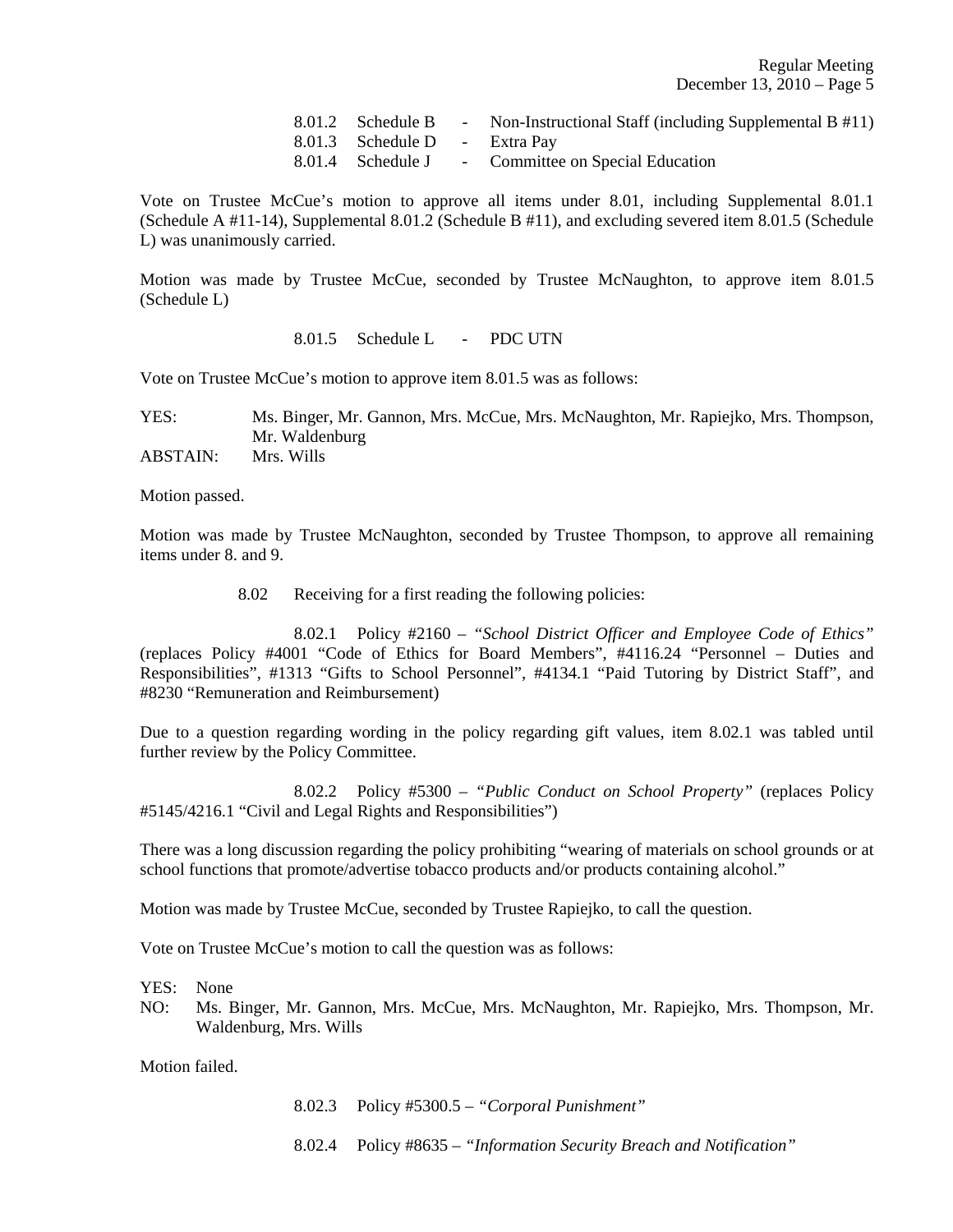- 8.03 Rescinding the following policy:
	- 8.03.1 Policy #6190 *"Home Schooling Instruction"*

#### 9. SUPERINTENDENT'S REPORT, FINANCIAL - FOR BOARD ACTION

9.01 Taking specified action on the following BIDS:

### EDUCATIONAL:

9.01.1 Hardcover/Paperback Books

#### CAPITAL PROJECT:

 9.01.2 Partial Window Replacement at Ocean Avenue School and East Northport Middle School

9.02 Approving transfer of general fund appropriations in the 2010-2011 budget

 9.03 Approving a 2010-2011 Special Education Services Contract between Northport-East Northport Union Free School District and Smithtown Central School District

- 9.04 Receiving the following donations to the District:
	- 9.04.1 \$1,000.00 from Linda A. Gruhn to the Happy School Bus Scholarship

Fund

 9.04.2 Jewelry equipment and tools (tumbler, polisher, hand tools) from Ms. Amanda Register to Northport High School, value estimated by the donor to be approximately \$400

9.05 Approving the following resolution:

 "RESOLVED, that the Board of Education accept the donation of \$178 toward the purchase of school supplies for Norwood Avenue Elementary School and increase the 2010- 2011 budget code A2110.5030.14.2000 by \$178 for this purpose

 RESOLVED, that the Board of Education hereby approves an increase in the revenue code A2705 of the 2010-2011 budget by \$178 with the understanding that this increase in revenue is the result of Halloween candy donations made by Norwood Avenue Elementary School students to Huntington Bay Dental"

 9.06 Approving membership in the New York State School Boards Association in the amount of \$11,115.00 for 2011

9.07 Approving the following resolution:

 "RESOLVED, that the Board of Education hereby approves an increase in the appropriation codes A2110.1500.00.0802 (Instructional Salaries Districtwide After School Language Program) by \$9,800.00; A2110.1630.00.0802 (Teacher Aides Salaries Districtwide After School Language Program) by \$3,040.00; A2110.5030.00.0802 (Instructional Supplies Districtwide After School Language Program) by \$4,800.00; and A5510.4640.00.0802 (Transportation In-District Contractual Districtwide After School Language Program) by \$10,640.00 with the understanding that this increase in appropriations is the result of unanticipated expenses associated with the After School Elementary Language Program